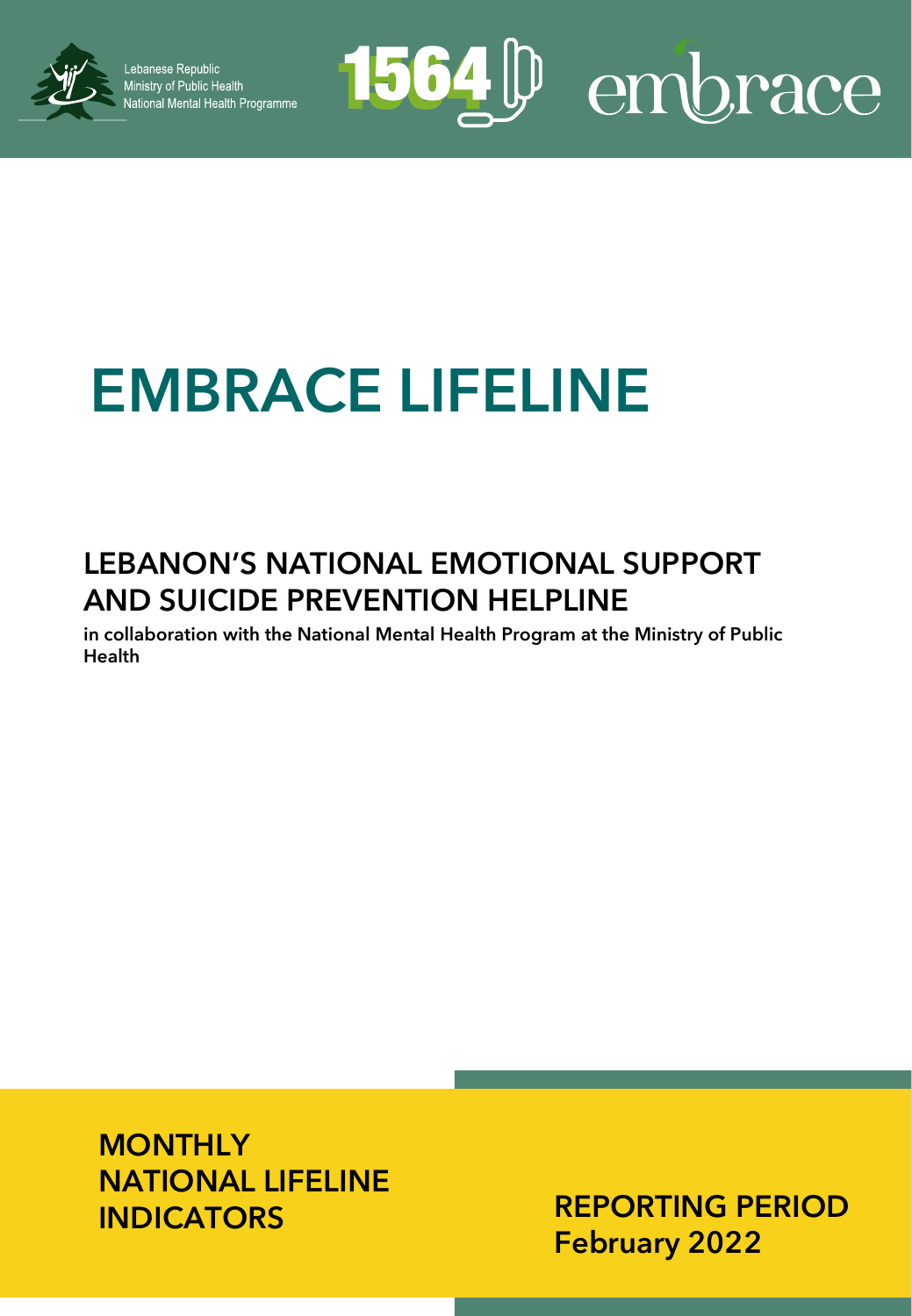



**INTRODUCTION**

**Embrace Lifeline is the national helpline in Lebanon for emotional support and suicide prevention.** Aggregate data related to the National Lifeline is captured, analyzed and disseminated on a monthly basis and annually for a yearly snapshot. The data is meant to offer a snapshot of the characteristics of callers to the helpline.

#### **METHODOLOGY**

computerized system. The non-identifiable data is then analyzed and reported on a The National Lifeline's trained operators capture anonymous data through a secure monthly basis.

The numbers in this report are meant to offer a snapshot of the population that the National Lifeline serves. Please note that while that this information is recorded as accurately as possible, not all information may always be available. Unless otherwise indicated, the frequencies and percentages reported in this document represents the percentage of observations in a given category out of the total nonmissing information. The metrics in this document can be considered representative of calls received during the reported time-period.

**To cite this report: Embrace Lifeline: Lebanon's National Helpline (2022). Caller characteristics for February 2022.** 

**[www.embracelebanon.org](http://www.embracelebanon.org/)**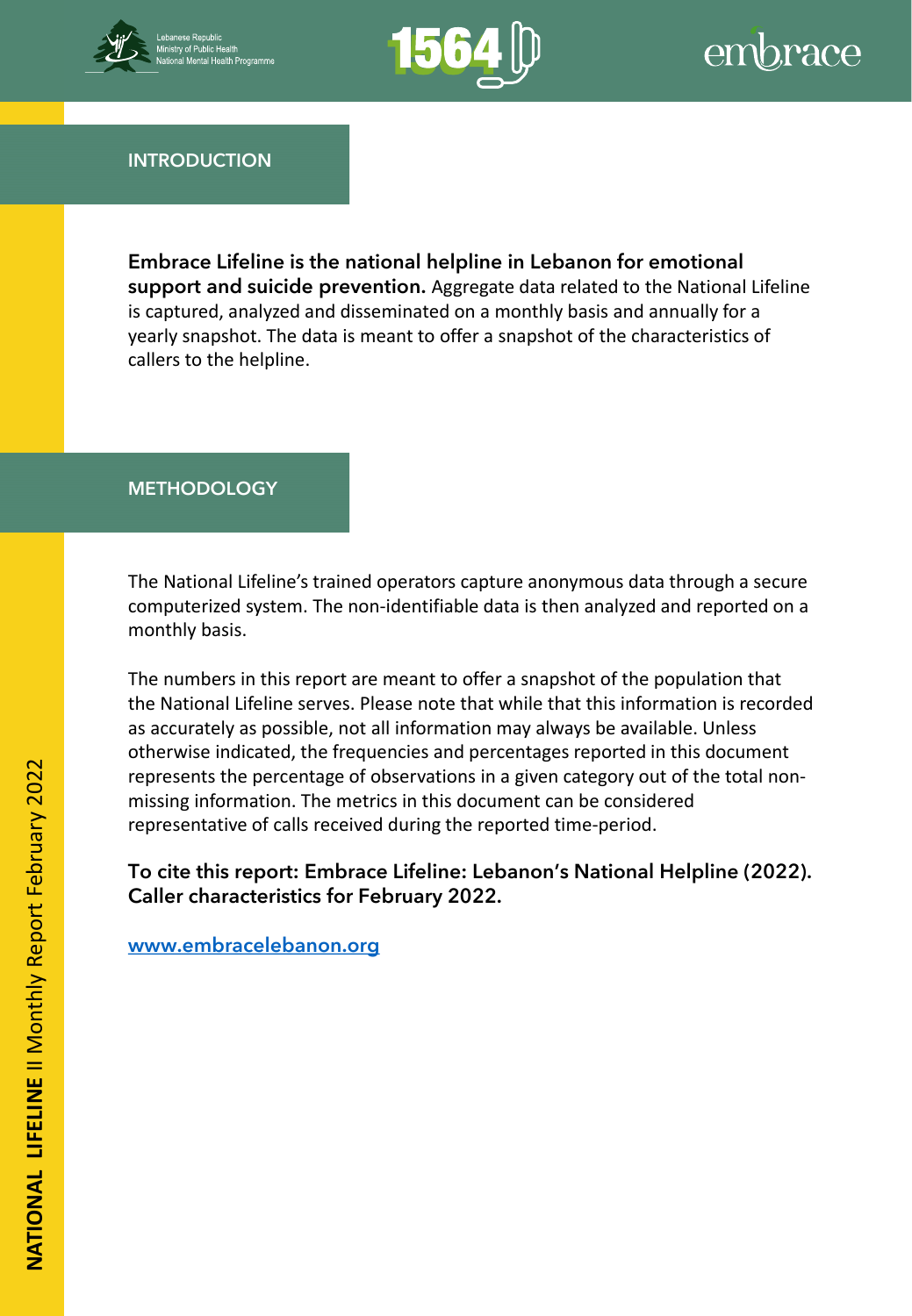



### **February 2022 TOTAL NUMBER OF CALLS WITH CAPTURED DATA 961**

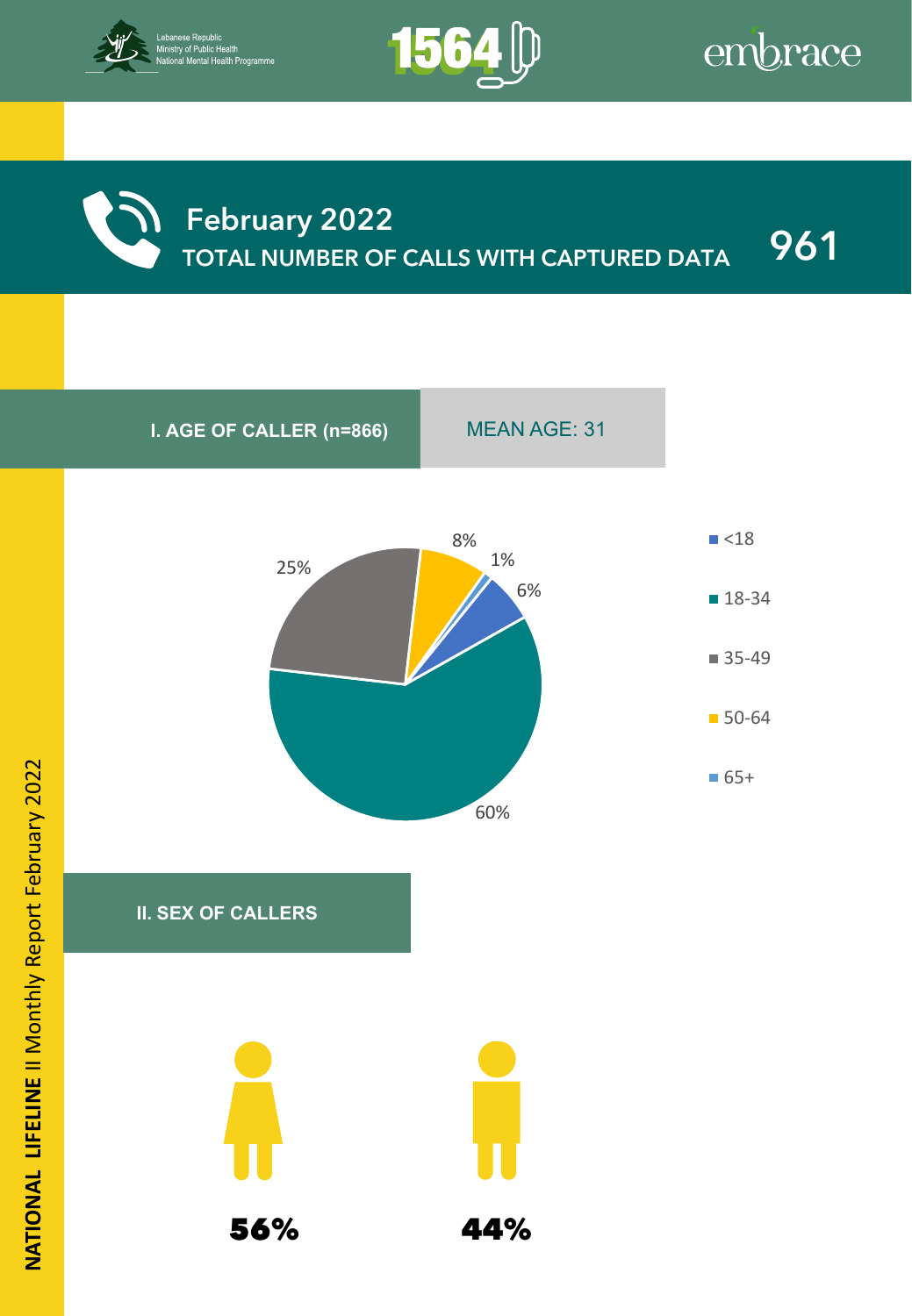



### **III. HOW CALLERS HEARD ABOUT THE LIFELINE** because

**IV. BENEFICIARY INFORMATION**

**\*Percentages may not add up to 100% because each caller may have more than one status.**

**In February of 2022, n = 275 callers informed us of how they first learned about the National Lifeline. The below chart summarizes their responses.**



**IV. SEXUAL ORIENTATION OF CALLERS**

**10% of calls received by the Embrace Lifeline come from self-identifying LGBTQI+ individuals.**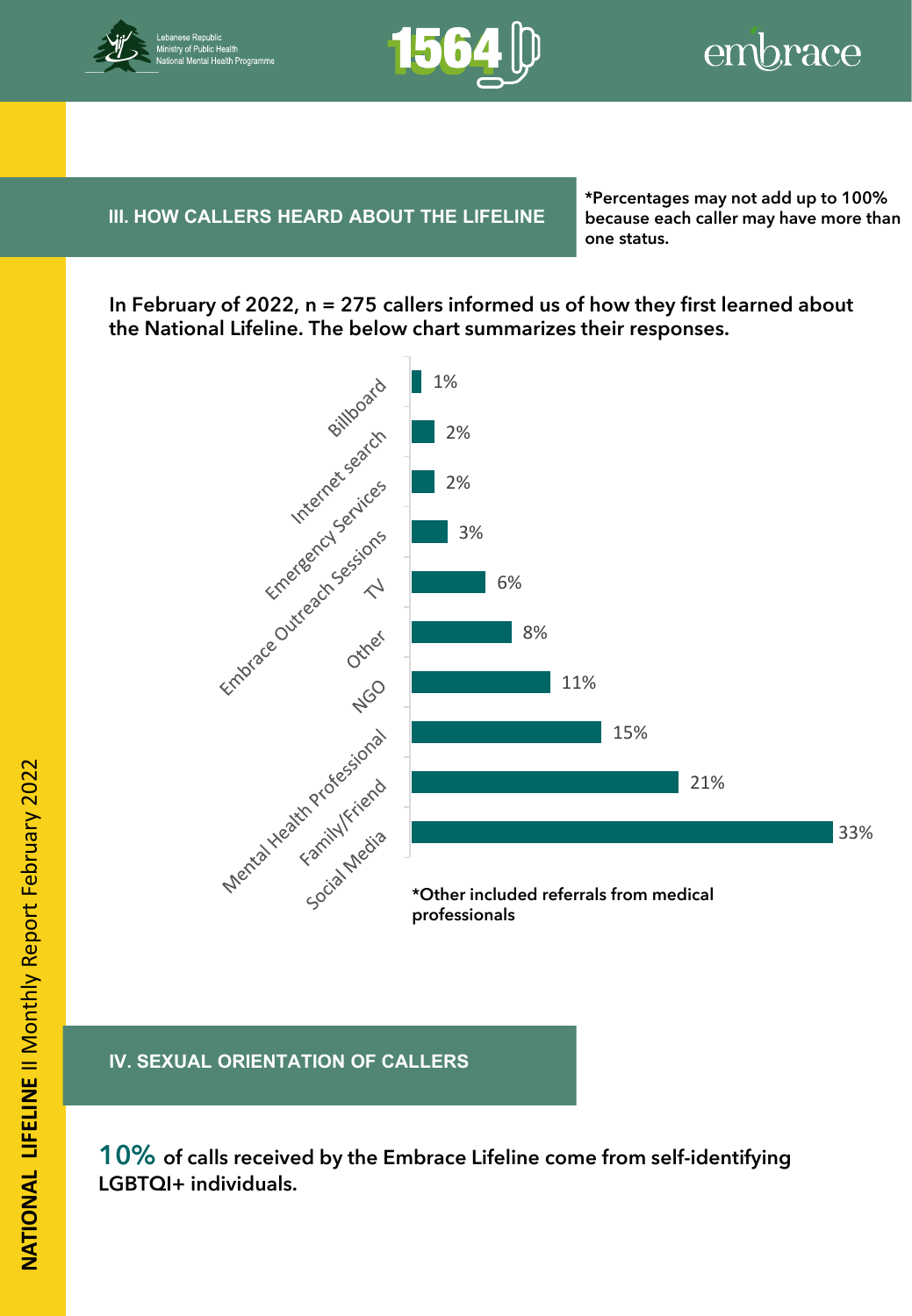



#### **V. NATIONALITY OF CALLERS**







**Palestinian** 

#### **VI. COUNTRY OF CALLERS**

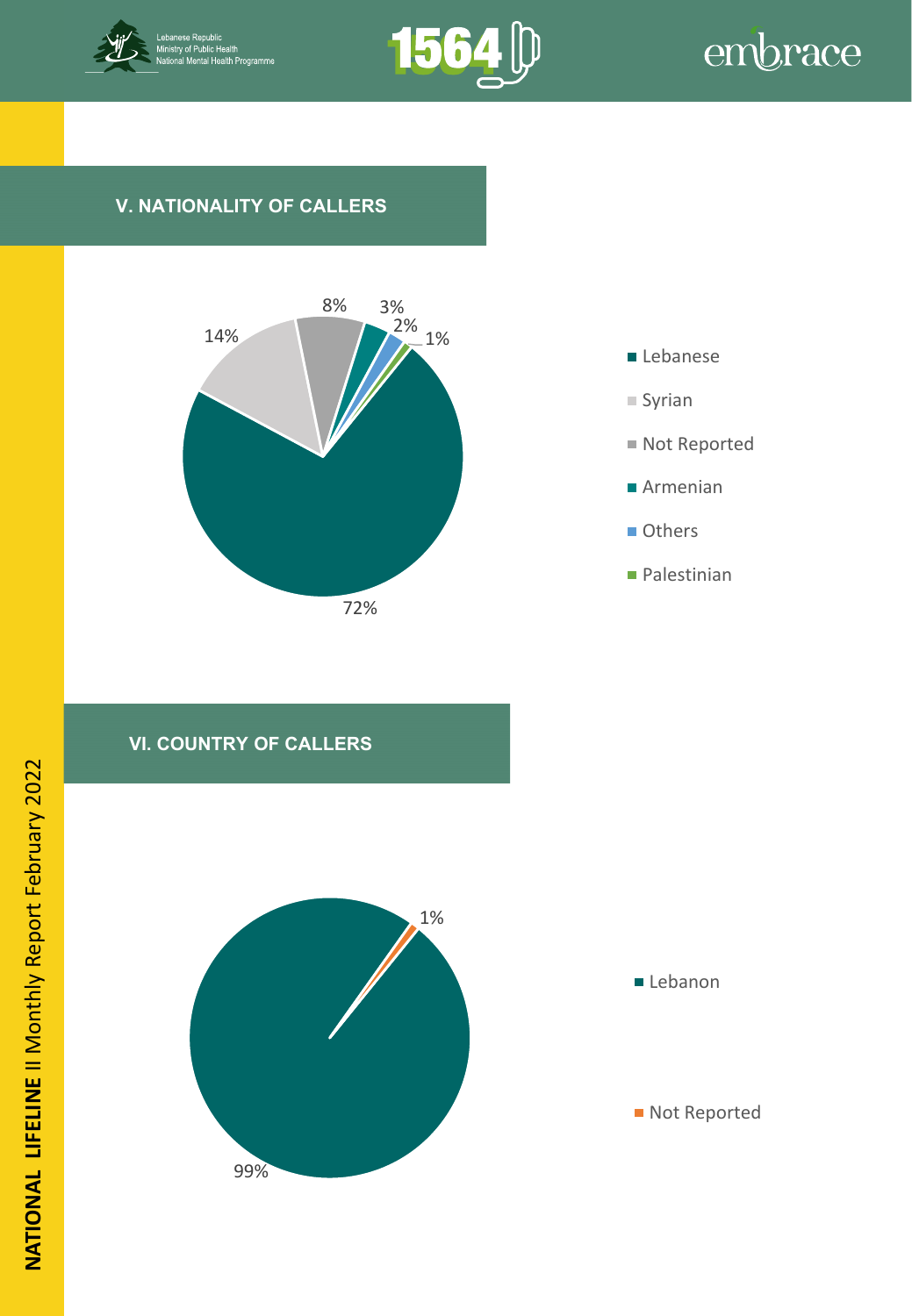



#### **VII. REGION OF RESIDENCE AMONG CALLERS FROM LEBANON**



#### **VIII. MARITAL STATUS OF CALLERS**

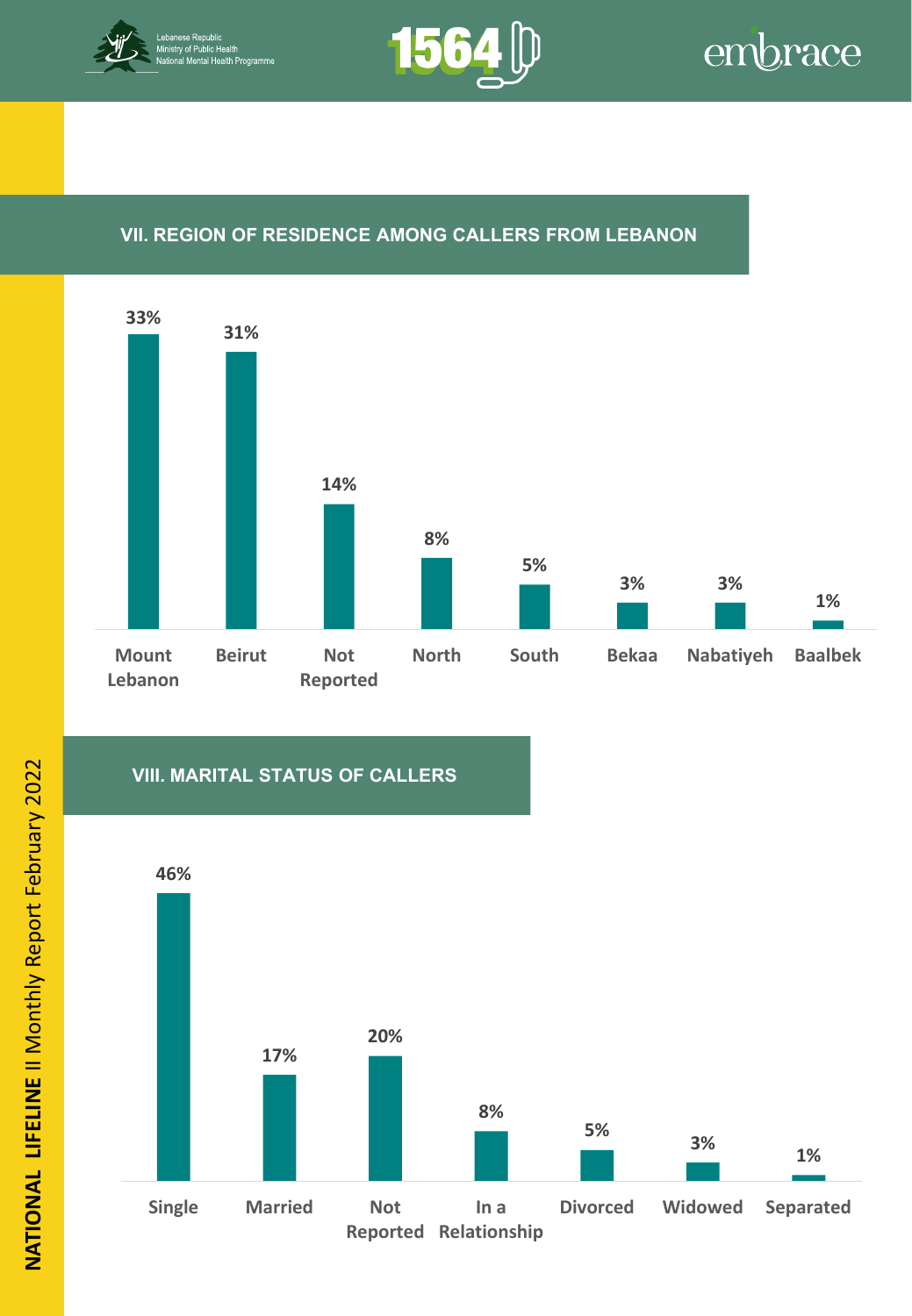



#### **IX. CALLER LIVING WITH**

**\*Percentages may not add up to 100% because each caller may endorse more than one living status.**



#### **X. HIGHEST LEVEL OF EDUCATION OF CALLERS**



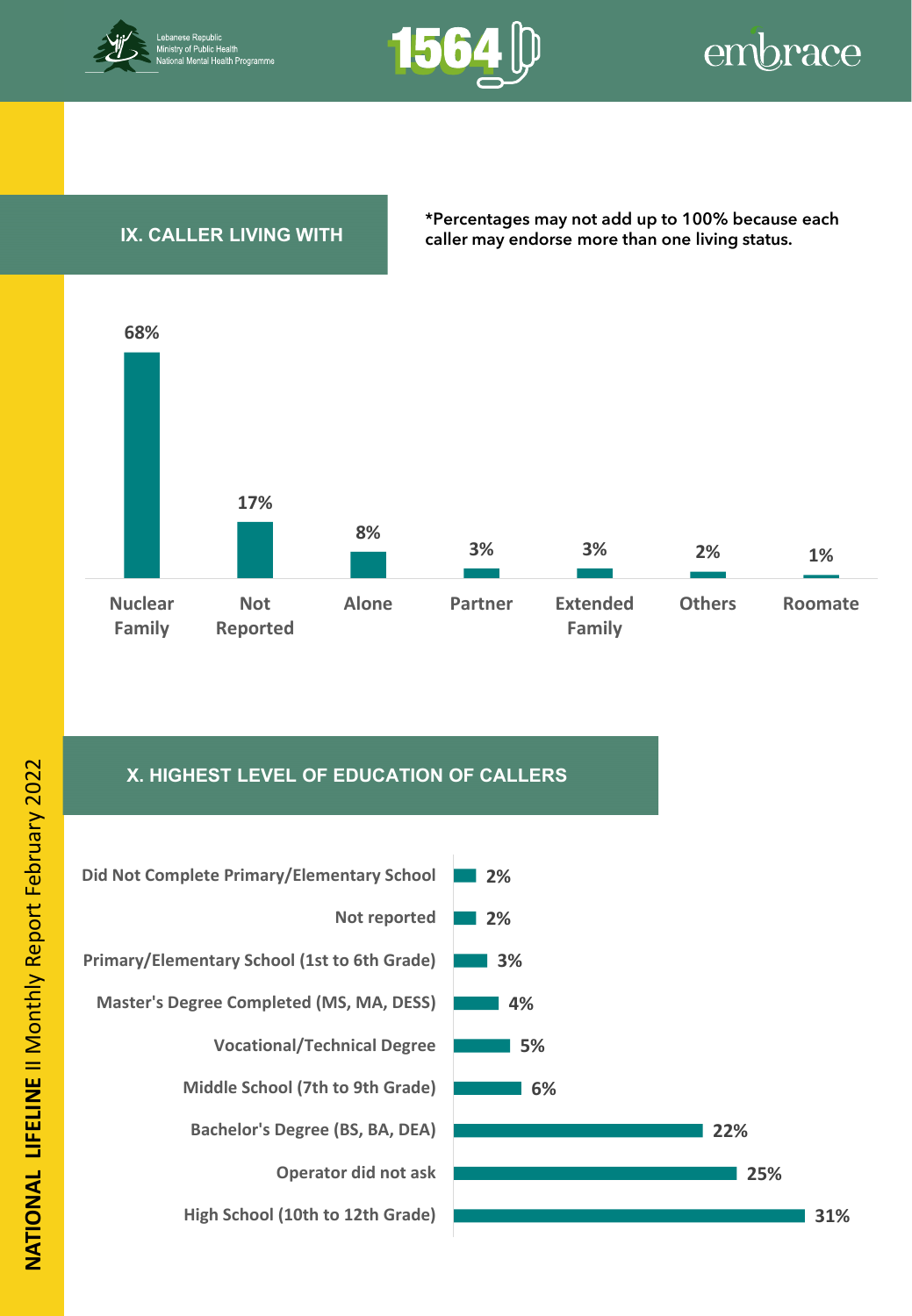



#### **XI. EMPLOYMENT OF CALLERS**

**\*Percentages may not add up to 100% because each caller may have more than one status.**



**XII. CHANGE IN LEVEL OF DISTRESS FROM BEGINNING TO END OF CALL XII. TYPE OF CALL**



**\*This indicator is assessed by the operator based on their conversation with the caller. Percentages may not add up to 100% because the caller can express more than one type of concern (e.g., a caller could express both socioeconomic concerns and emotional distress).**